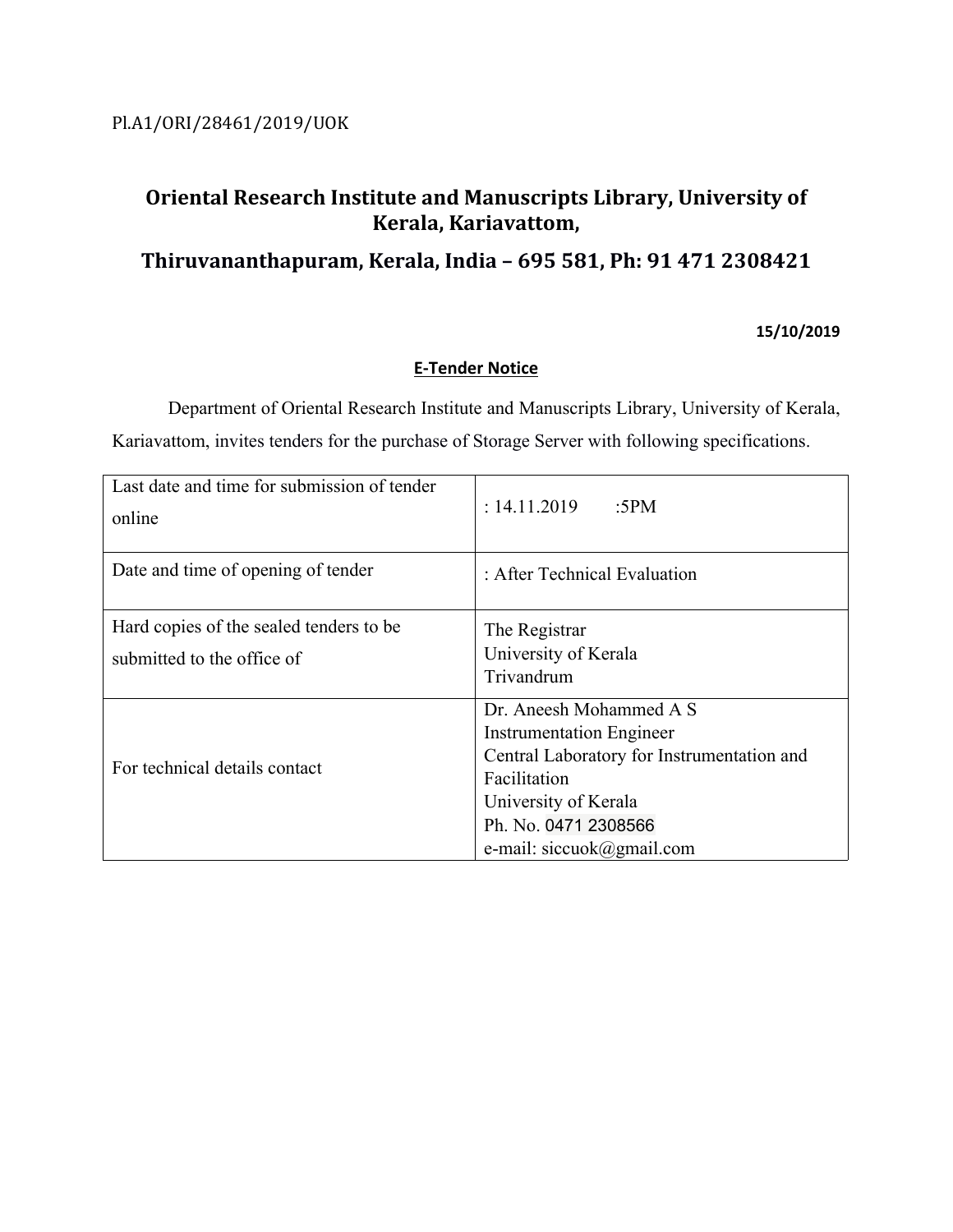|                | <b>Specification for Storage Server for ORI</b> |                                                                                                                              |                               |  |  |
|----------------|-------------------------------------------------|------------------------------------------------------------------------------------------------------------------------------|-------------------------------|--|--|
| Sl.no          | Item                                            | <b>Description of Requirement</b>                                                                                            | <b>Complied</b><br>(Yes / No) |  |  |
| $\mathbf{1}$   | Make / Model                                    | MNC OEM of high repute such as DELL / FUJITSU / HP                                                                           |                               |  |  |
| 2              | Form Factor                                     | Rack mount Server maximum 2U                                                                                                 |                               |  |  |
| 3              | Processor                                       | Intel® Xeon® Silver 4110 (8C 2.10 GHz)                                                                                       |                               |  |  |
| 4              | Chipset                                         | Intel® C620 or better                                                                                                        |                               |  |  |
| 5              | Memory                                          | 128 GB DDR4 Registered ECC (16 GB x 8 dimms)                                                                                 |                               |  |  |
| 6              | Memory<br>Features and<br>scalability           | Advanced ECC, SDDC (Chipkill™), Rank sparing, Memory<br>Mirroring support 24 dimm slots Scalable up to 3TB                   |                               |  |  |
| $\overline{7}$ | HDD                                             | 8 x HD SATA 6G 10TB 7.2K 512e HOT PL 3.5' BC                                                                                 |                               |  |  |
|                |                                                 | 2 x HD SAS 12 G 600GB 15K 3.5' for OS                                                                                        |                               |  |  |
| 8              | <b>HDD Scalability</b>                          | Should be scalable up to 16 disk bays                                                                                        |                               |  |  |
| 9              | RAID / SAS<br>Controller                        | Raid controller 12Gbps supporting - RAID Levels 0, 1, 5, 6, 50.<br>with 1GB cache and battery backup unit                    |                               |  |  |
| 10             | Ethernet ports                                  | The system should have 6 x 1Gbit/s ethernet ports                                                                            |                               |  |  |
| 11             | Optical ports                                   | 2 x 10Gbps SFP port with 10G module                                                                                          |                               |  |  |
| 12             | <b>Other Ports</b>                              | Minimum 4 USB 3.0 ports - 2 Front, 2 Rear                                                                                    |                               |  |  |
| 13             | Expansion                                       | 6 PCIe 3.0 slots, at least 3 PCIe 3.0 x16 slots                                                                              |                               |  |  |
| 14             | Rack Mount kit                                  | Sliding rail that should support form factor                                                                                 |                               |  |  |
| 15             | Operating<br>System                             | Windows storage Server 2016                                                                                                  |                               |  |  |
| 16             | Operating<br><b>System Support</b>              | The system should support Windows 2016, Windows 2019<br>and latest edition of Linux offerings Centos, RHEL and SUSE<br>Linux |                               |  |  |
| 17             | Server<br>Management                            | Integrated Remote management controller port IPMI 2.0<br>compliant 1Gbps. should support graphical console                   |                               |  |  |
|                |                                                 |                                                                                                                              |                               |  |  |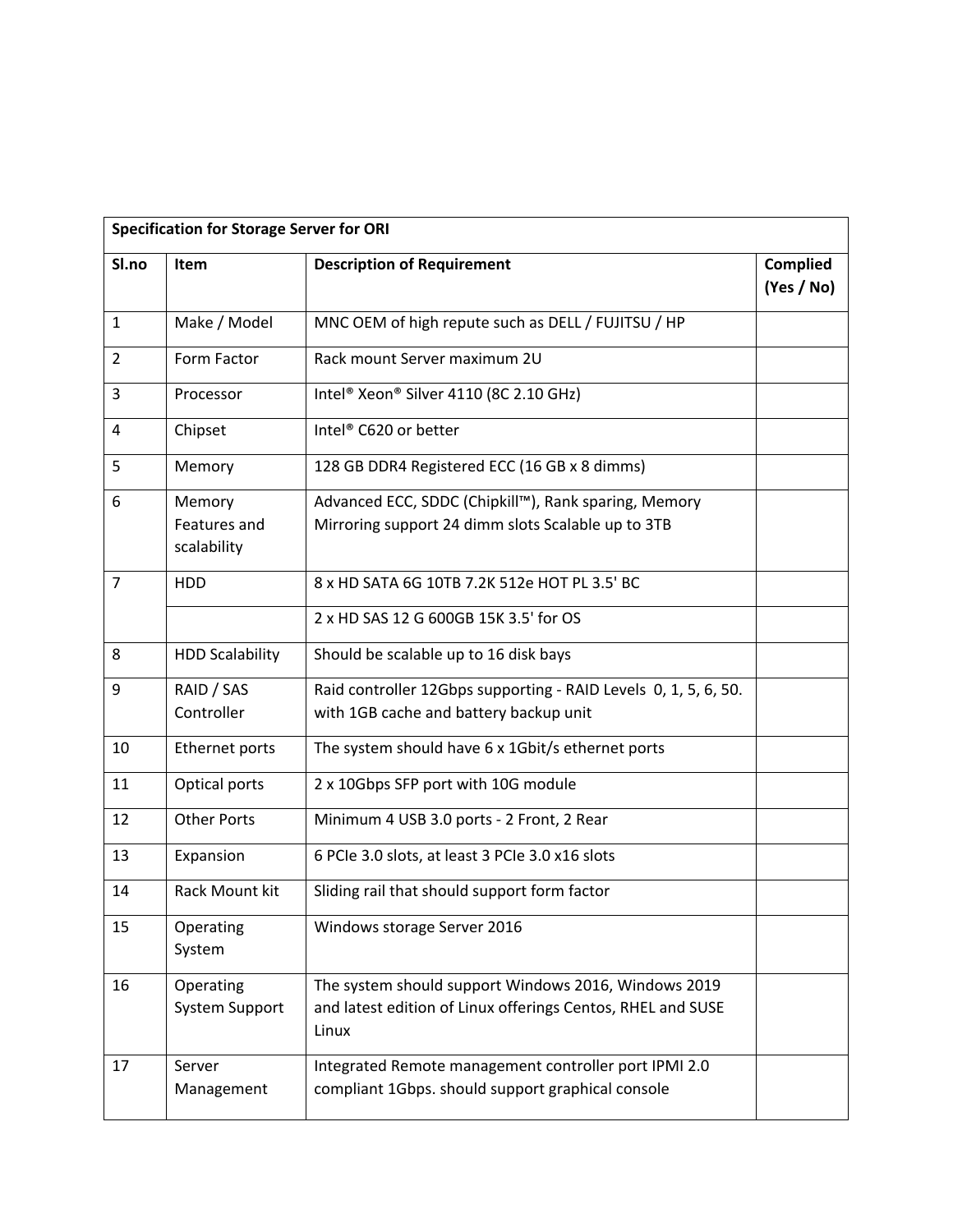| and Remote               | redirection and remote media redirection.                                                                            |                                                                 |
|--------------------------|----------------------------------------------------------------------------------------------------------------------|-----------------------------------------------------------------|
| management<br>controller | OEM Server Management Suite.                                                                                         |                                                                 |
|                          | The server management suite should have power                                                                        |                                                                 |
|                          | management capability with view of historical data (more                                                             |                                                                 |
|                          | than 6 months data).                                                                                                 |                                                                 |
|                          | Licence if applicable for these functions should be included<br>with licence support for the entire warranty period. |                                                                 |
| Power Supply             | Redundant Hot Swap power supply with adequate capacity.                                                              |                                                                 |
|                          | Power consumption details of the server with the above                                                               |                                                                 |
|                          | mentioned configuration at 100% load to be provided. Power                                                           |                                                                 |
|                          | cords with indian standard shall be supplied                                                                         |                                                                 |
| Fans                     | Redundant Hot Swap Fans                                                                                              |                                                                 |
| Antivirus                | Must include Symantec Antivirus software suitable for the                                                            |                                                                 |
|                          | server os                                                                                                            |                                                                 |
| Warranty and             | 5 years comprehensive onsite warranty with NBD directly                                                              |                                                                 |
| Support                  | from OEM. Prefailure warranty on CPU memory and HDD.                                                                 |                                                                 |
|                          | The warranty shall include advanced replacement for all 5                                                            |                                                                 |
|                          |                                                                                                                      |                                                                 |
|                          | should also be covered for entire warranty period                                                                    |                                                                 |
| Support setup            | The OEM should have support setup in India. The Escalation                                                           |                                                                 |
|                          | matrix should be shared.                                                                                             |                                                                 |
|                          | The toll-free number and mail id for logging support calls                                                           |                                                                 |
|                          | should also be shared.                                                                                               |                                                                 |
|                          | The OEM should have presence in India for 10 years or more                                                           |                                                                 |
| Others                   | The entire server should be factory integrated with all parts                                                        |                                                                 |
|                          | bearing OEM partcodes.                                                                                               |                                                                 |
|                          | No assembly at the site will be permitted.                                                                           |                                                                 |
|                          | BOM with OEM partcodes should be submitted with the<br>technical bid.                                                |                                                                 |
|                          |                                                                                                                      | years.<br>Software licence if any including management software |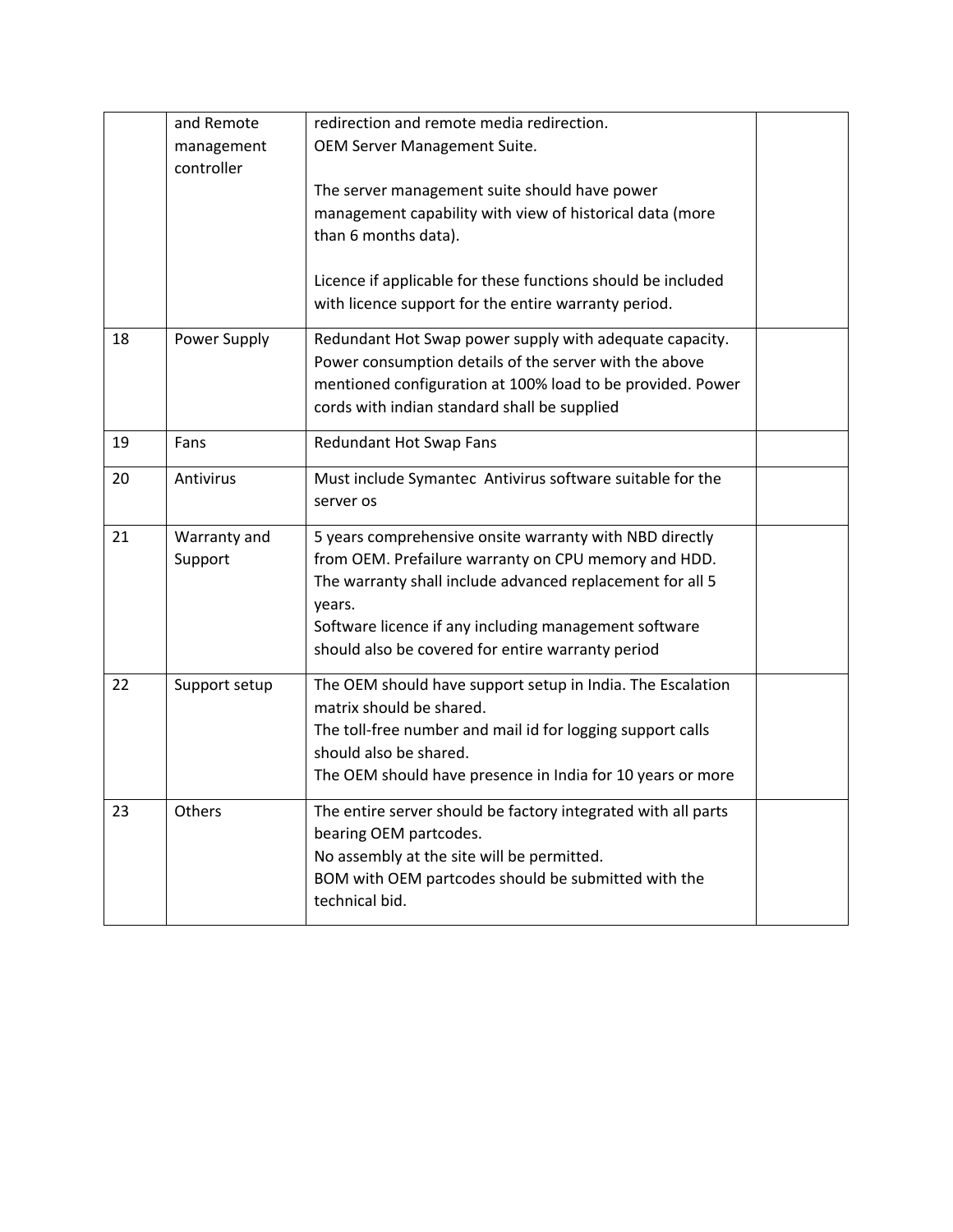## **General Conditions:**

- 1. Every tenderer should submit Tender fee of **Rs. 2,500/-**
- 2. Every tenderer should submit Earnest Money Deposit (EMD) of **Rs. 10,000/-**
- 3. The tender shall be submitted in the two bid viz. Technical Bid and Financial Bid. Only those qualified in technical bid will be eligible for participating in financial bid.
- 4. The bidder should be a manufacturer or their dealer specifically authorized by the manufacturer to quote on their behalf for this tender as per Manufacturer Authorization Form and Indian agents of foreign principals, if any, who must have designed, manufactured, tested and supplied the equipment(s) similar to the type specified in the "Technical Specification". Such equipment must be of the most recent series/models incorporating the latest improvements in design. The models should be in successful operation for at least one year as on date of Bid Opening.
- 5. **Compliance Statement**: Along with the technical details provide a tabular column indicating whether the equipment quoted by you meets the specifications by indicating 'YES' or 'NO'. If 'YES', support the claim by providing original brochures. **Venders should provide clear brochures/data sheets about the equipment and its working. Also include adequate proof for the claim regarding the performance.**
- 6. **Reference:** Names of Institutes with contact person and telephone/ email where similar equipment supplied by you in India [Preferably South India] shall be mentioned in the bid.
- 7. Incomplete & conditional tenders and tenders received after the due date will be summarily rejected without assigning any reasons thereof.
- 8. The price should be inclusive of all taxes, duties, transportation, insurance, installation etc. Nothing extra will be paid in addition to the quoted rate. Any amount in Indian rupees for installation, commission, labour, spares, service etc shall be entered in item 2 of BoQ.
- 9. Validity of tender: Tender submitted shall remain valid at least for 120 days from the date of opening the tender. Validity beyond 120 days, from the date of opening of the tender shall be by mutual consent.
- 10. Delivery and installation: Proposed delivery schedule should be mentioned clearly. Delivery and installation should be made at the Oriental Research Institute and Manuscripts Library, University of Kerala, Kariavattom campus, Trivandrum without extra cost (inclusive of